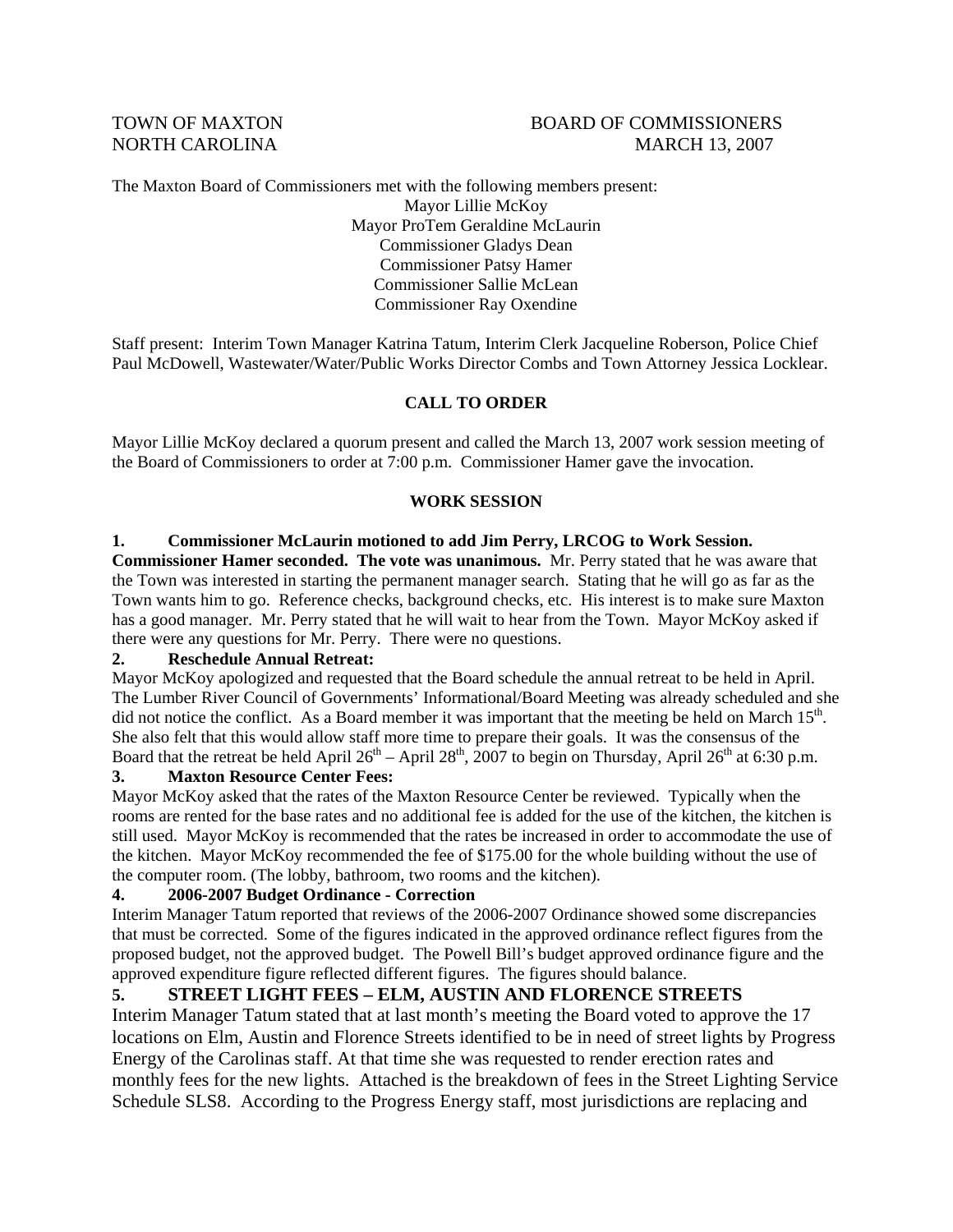installing units of 16,000 lumen (this is a measure of foot candles, which is a reflection of how much light is hitting the ground) units or higher. If the 16,000 lumen is selected, Sodium Vapor units at a cost of \$12.25 per month will be installed. If the 20,000 lumen is selected, Metal Halide Units will be installed which are considered to be the better units. She stated that the town currently has either 7,000 lumen Mercury Vapor units or 9,500 lumen Sodium Vapor units. Most towns elect to install 16,000 lumen units. Please note that additional monthly erection fee of \$1.48 for new poles. Commissioner Dean expressed concern about the difference between the 16,000 lumens and asked if there were cities that could be visited at night. Interim Manager Tatum stated that it is double of what we have now. Commissioner Oxendine asked for Progress Energy's recommendation. Ms. Tatum replied, 16,000 lumens. Commissioner Hamer asked about the light posts. Ms. Tatum replied, there is a monthly erection fee for the poles. Commissioner McLean stated that the highest we are hearing is 20,000 lumen and 16,000 is not far from 20,000. Commissioner Dean stated that when the study was done before that there was a light every three or four poles. Commissioner McLaurin stated that we have updated beyond our ordinance. Ms. Tatum replied that there were some areas that were not upgraded to ordinance.

#### **6. GREASE ORDINANCE**

Interim Manager Tatum stated that in 2006, the Department of Environmental Health and Natural Resources mandated that Grease Ordinances be adopted in all towns managing wastewater facilities. One of the primary reasons for this mandate is that it costs a town a considerable amount of money to treat oil wastewater. It also increases the risk of oil and grease contamination of the streams and lakes. In addition, it can damage your wastewater equipment. In order to properly administering the ordinance DEHNR required that surveys be done for facilities likely to generate an excess of grease or oil. An ordinance has been drafted for Board approval. Once adopted, the grease and oil producing wastewater customers will have one year to comply with the requirements. Commissioner Dean expressed concern about the expense to homeowners. Ms. Tatum said that most customers of the ordinance will not be homeowners. Mayor McKoy stated that she remembers a discussion in the pass concerning garbage disposers. Ms. Tatum stated that most of the trouble is in large complexes and that she has never seen enforcement on homeowners. Commissioner Dean stated that oil being put down the drain was a concern. Commissioner McLean stated that the citizens were urged not to put grease down their drains.

## **7. TOWN OF MCDONALD – PETITION TO BECOME A LRCOG MEMBER GOVERNMENT**

Interim Manager Tatum stated that the Town of McDonald has petitioned the Lumber River Council of Governments to become a member government effective May 1, 2007. All existing Member Governments must vote to accept the petition of any entity wishing to become a Member Government. A majority vote to accept or reject a petition is the deciding factor.

#### **8. LONG TERM DEBT ANALYSIS**

Interim Manager Tatum stated that it is very important for a governing body to be aware of their long term debt obligations. It allows the Board to make informed decisions when obligating tax dollars and user fees. It also important to understand what the acceptable standard of long term debt obligation is for a town. Maxton's long term debt obligation going into fiscal year 2007- 2008 is \$706, 275. According to appropriate calculations that determine acceptable levels of long term debt, the town can legally borrow up to \$5,873,951.88 more if it is faced with a drastic need. Ms. Tatum said that prior to any decision to borrow on a long term basis; the town would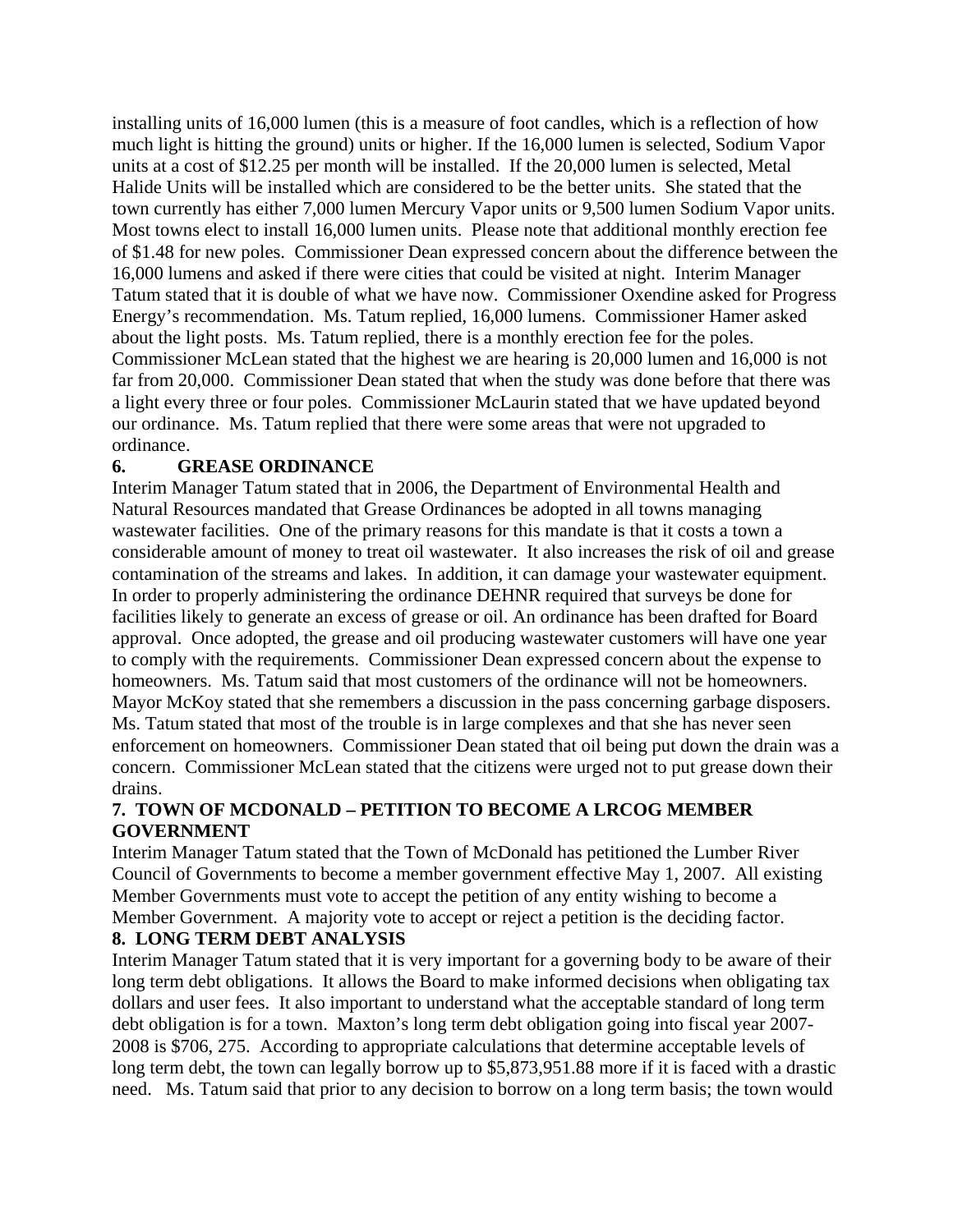need to determine where the funds will come from to cover the debt. It is preferable to have little or no long term debt other than bond debt. A town's credit status is calculated considering existing debt. She asked this Board to keep in mind that each Board that makes a decision to borrow on a long term basis is obligating that debt to future generations of tax payers. She stated that there are some alternatives to spending under a long term debt basis. One example is purchasing demonstration cars or repossessed cars that remain under warranty as opposed to factory issue vehicles. Purchase of these vehicles can result in a savings of \$10,000 or more per vehicle while the vehicle is under partial or full warranty. In addition, since the Highway Patrol is required to retire vehicles after a certain mileage is achieved, after which they are declared surplus, municipalities can purchase these vehicles. While the Highway Patrol vehicles are not under warranty, many are in excellent condition. The six new vehicles approved for purchase in 2005-2006 and 2006-2007 cost approximately \$150,000 plus interest. If the better Highway Patrol vehicles were purchased in the same number, the cost would have been approximately \$54,000 with no additional costs other than vehicle preparation. She informed that Board that a list of your long-term debt is included the attachments.

#### **9. MOSQUITO GRANT**

Interim Manager Tatum informed the Board that the town sprays for mosquitoes annually. The Board has the option of using exclusively town funds or getting assistance from the State Aid for Mosquito Control. The benefits of applying for State Aid are that in addition to the \$1,500 to \$4,000 in grant funds received, they help with compliance issues, share data relative to new chemicals, techniques to reduce breeding, etc and provide data relative certification requirements. The State will also send a representative to help your staff study for the certification test. Arrangements have been made at this time to train three at a time including herself. The grant assistance is a shared grant fund that varies according to the number of applications received each year. A resolution designating an official to sign papers and to otherwise represent the Board in connections with mosquito control is attached for your approval. She suggested that the Mayor be designated to sign all documents at this time.

## **10. POWELL BILL – NOTICE OF INTENT TO CHANGE STATE MAINTAIN STREET SYSTEM**

Interim Manager Tatum informed the Board that each year municipalities are required to state their intent to request additions or deletions to the state maintained street system by March 30, 2007. The Board of Commissioners is charged with deciding whether or not a municipality desires to take over state maintained streets. She found an indication in the file that the town was interested in taking Brandi Lane, Central and Wilmington Streets into the towns system as long as Department of Transportation (DOT) performed certain resurfacing work and gave certifications that the roads would last for 5 years. DOT **does not** certify the condition of its roads. However, they have paved Brandi Lane and have plans to pave Central Street. They are to contact us with a status on Wilmington Street. She suggested that the Town takes in each street after DOT improvements are made. Therefore, we do need to declare our intent to take in Brandi Lane at this time and indicate a future desire to take the other two streets, again, stressing certain prior actions by DOT. Ms. Tatum stated that if these roads are taken over by the Town, additional funds come to the Town. Mayor McKoy stated that "No Parking" signs have been put up on Third Street going out toward Martin Luther King. She stated that enforcement needs to take place.

## **11. WEEKLY PICKUP OF HOUSEHOLD GOODS**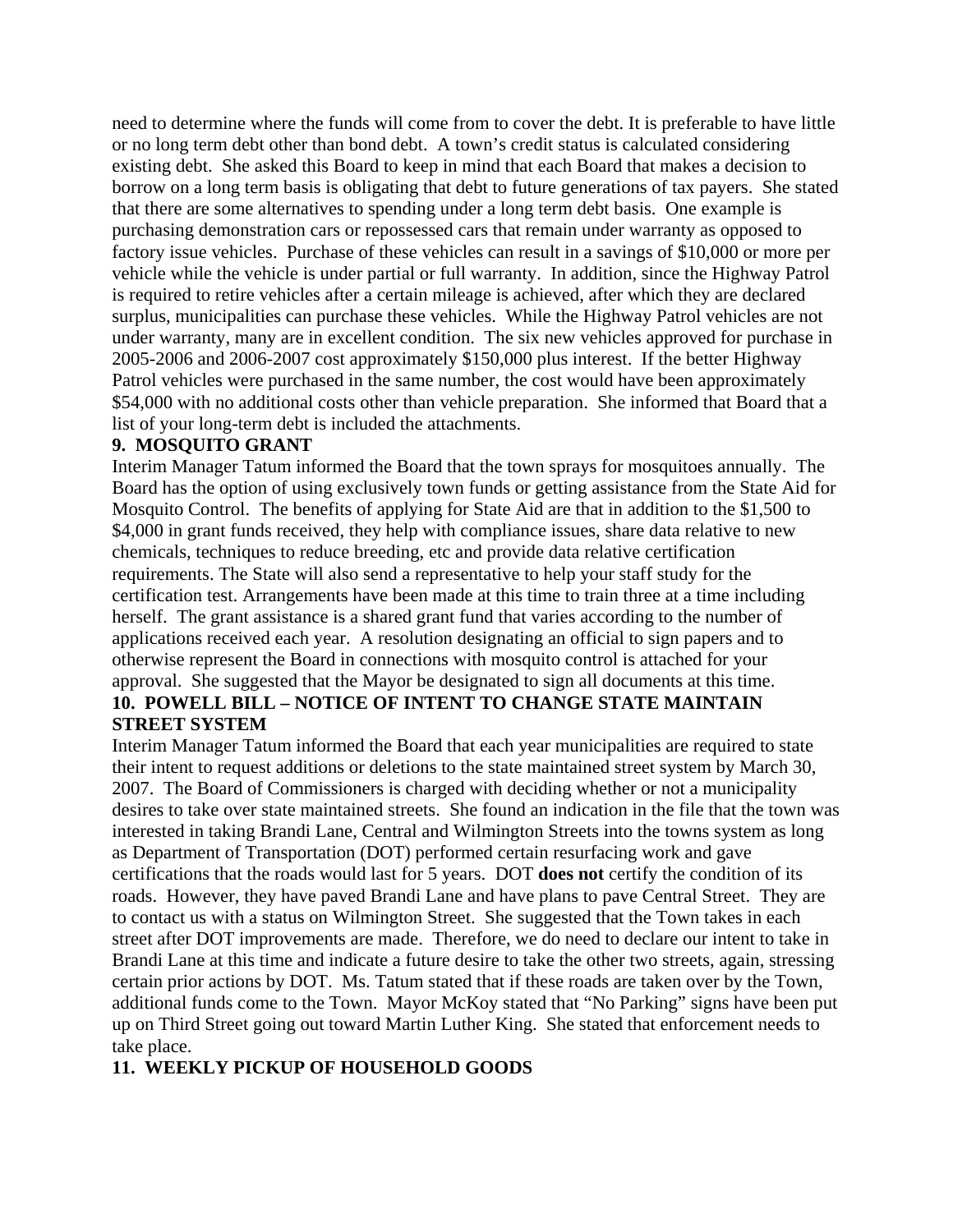Interim Manager Tatum stated that currently the town picks up household goods such as furniture, washer, dryers, refrigerators, singles, residentially generated building debris, tires, etc. When these items are taken to the Robeson or Scotland County landfills, there are charges to the town. She stated that Mayor McKoy informed her that the residents complained when the town considered charging for this type of pickup. During the spring and fall clean-up weeks, landfills in North Carolina do not charge, therefore it is more practical to allow free clean-up during these weeks. Ms. Tatum checked with several other jurisdictions whose policy is to pick up these goods from residents twice per year during the free weeks at no charge for pick-up. All other times, there is a charge. She suggested that the residents be given a year to transition to this type of system. With the state entertaining the idea of allowing increased fees at the landfills, we need to transition to a system that will be less costly to the Town. Ms. Tatum also stated that non-citizens are bringing their items to Town because they know we will pick them up. Commissioner Dean asked if we were prepared for pickup because there were problems. Ms. Tatum stated that we did not go the fall/spring clean up route. Mayor McKoy stated that the State is proposing a \$2.00 surcharge on fees.

## **12. RESOLUTION – ROBESON COUNTY SPRING CLEAN-UP WEEK**

Interim Manager Tatum stated that we have received the Litter Sweep Spring 2007 campaign notice from the North Carolina Department of Transportation. The notice for Clean-up Week which is usually sent during this time has not been received. We received a flyer and pen in the mail. If the Town wishes to a part of this effort the resolution must be approved. The resolution is attached for your review.

## **13. TRADEMARK CONSTRUCTION COMPANY – REQUEST TO PURCHASE 202 MCCASKILL AVENUE**

Interim Manager Tatum informed that Board that Mr. Willie B. Hunt is requesting that he be allowed to present a proposal to purchase the Old Police Station located on 202 McCaskill Avenue, Robeson County Parcel ID number 3306-01-043. She informed him that the Board voted to permanently use the building as storage and decline any requests for rental and attached a copy of the minutes reflecting this decision. Mr. Hunt would like to purchase the building for \$7,000, close within 30 days of acceptance by the board, and renovate within 120 days of closing. He included a proposed floor plan in his proposal. One or more commissioners suggested that he draft the proposal and schedule a time to address the board. Ms. Tatum stated that the Board may want to consider the following in making this decision:

- 1. This building is in fair to poor condition.
- 2. Long term storage of files without renovation would cause rapid deterioration of the files.
- 3. There is an alternative storage space. The resource center has two small rooms that can be used for storage, one for confidential files and the other for regular files.
- 4. If purchased by a for profit business, the property would generate tax dollars.
- 5. If the town renovates the building itself, the close proximity of the files is preferred.

6. Mr. Hunt estimates renovation at a cost of \$31,020, which includes items other than hard costs.

7. If the town decides to keep the building, a phased renovation should be considered.

8. The tax value of the property is listed at \$52,700.

## **14. POLICE RECRUITMENT**

Interim Manager Tatum informed the Board that the Police Department is losing officers for a variety of reasons, most of which have to do with low salaries and less benefits. Some time ago,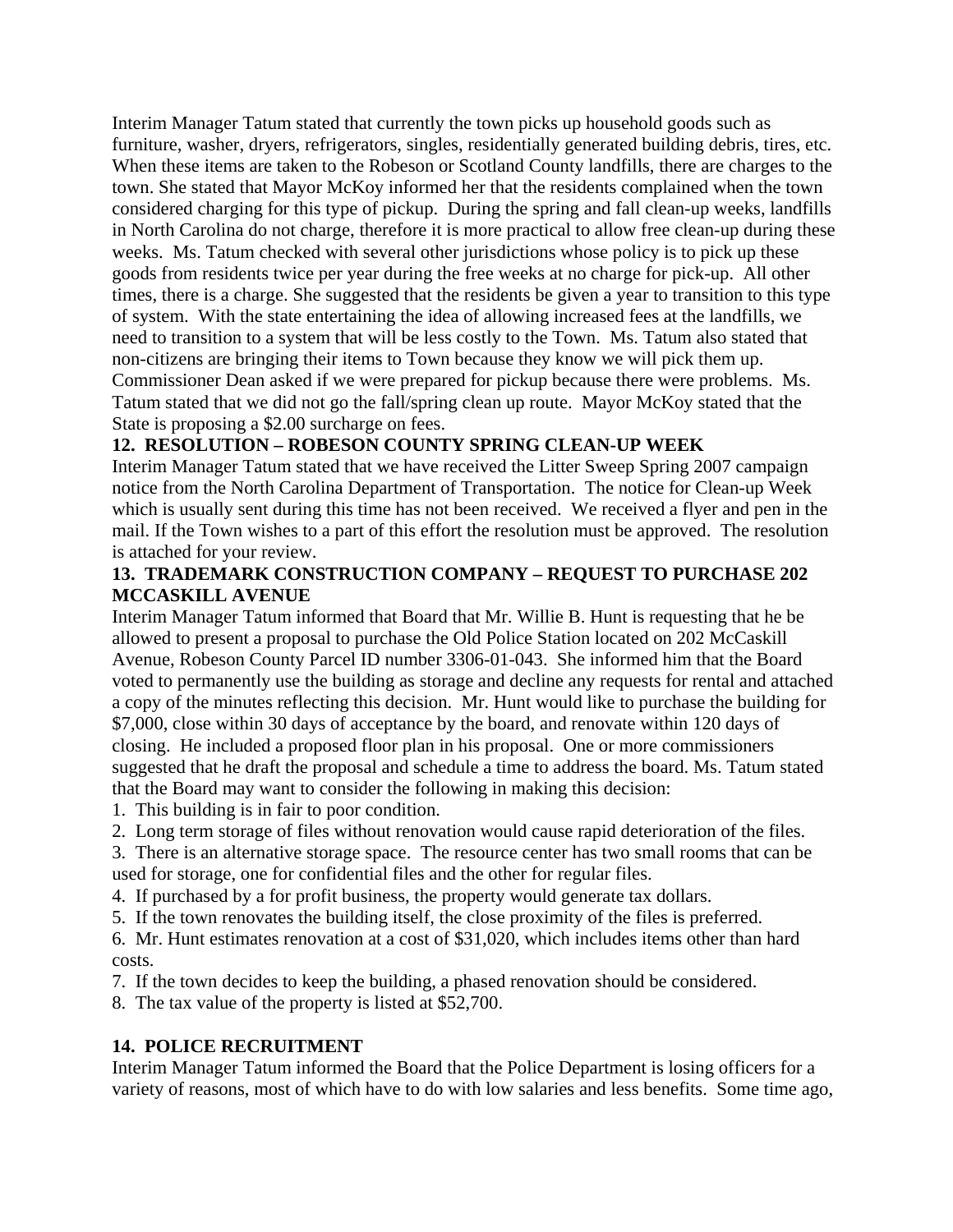the Board made a decision to discontinue the take home policy for police vehicles. She stated that with low salaries, it is much more attractive for an officer to go to a jurisdiction that allows take home. Also the town's entry level salary for a police officer is \$24,380, the high is \$35,311. The majority of the other jurisdictions including the counties have a take home policy in place. The revised report that has been submitted to you includes Robeson and Scotland counties.

| The Tevnou report that has been submitted to you meriddes reoccion and securities.  |                     |                                                                               |
|-------------------------------------------------------------------------------------|---------------------|-------------------------------------------------------------------------------|
| Lumberton                                                                           | $$29,422 - $39,569$ | Take Home Vehicle                                                             |
| Laurinburg                                                                          | $$30,144 - $44,546$ | Take Home Vehicle                                                             |
| St. Pauls                                                                           | $$24,380 - $29,350$ | No Take Home Vehicle                                                          |
| <b>Red Springs</b>                                                                  | $$26,438 - $36,739$ | Undocumented Policy for Take Home Vehicle                                     |
| Fairmont                                                                            | $$24,197 - $34,190$ | Take Home Vehicle                                                             |
| Pembroke                                                                            |                     | $$29,773$ – No high given – No Take Home (Considering for next Fiscal Year)   |
| Rowland                                                                             |                     | $$29,500 - No$ high given - Take Home Any Where in U.S.                       |
| Hope Mills                                                                          | $$28,873 - $40,799$ | Take Home Radius After Working One Year                                       |
| Hamlet                                                                              | $$24,457 - $34,557$ | Take Home Detectives & Highway Safety                                         |
| Raeford                                                                             | $$26,125 - $40,726$ | Take Home Detectives & Administrators                                         |
| Fayetteville                                                                        |                     | $$32,500 - $55,700 - $32,000$ No Experience) – Take Home (Inside City Limits) |
| Robeson County - \$26,800 - \$28,800 Starting Salary Only - \$26,800 Reflects No    |                     |                                                                               |
| Experience/\$28,800 Reflects Some Experience. Take Home Inside County               |                     |                                                                               |
| Scotland County - \$28,000 - \$30,000 Starting Salaries Only - \$28,000 Reflects No |                     |                                                                               |
| Experience/\$30,000 Reflects Some Experience. Take Home Vehicles                    |                     |                                                                               |

Ms. Tatum stated that Chief McDowell is requesting a starting salary of \$27,000, plus \$1,000 sign-on bonus for police officers with no experience and \$1,000 sign-on for all other levels. Sign on bonuses would only be for officers who make a 2-year commitment. She asked that Council keep in mind that the existing officers' salaries would have to be adjusted in line with experience levels. Chief McDowell is also requesting a take home policy for officers within a 35 mile radius.

## **15. PRESENTATION – TRAVAUGHN D. MCARTHUR – MAXTON YOUTH CENTER**  Interim Manager Tatum stated that Mr. McArthur will be in attendance to describe the goals of the Maxton Youth Center. They would like to discuss these efforts and how the town may be able to contribute to their mission.

## **16. PRESENTATION – JAMECIA C. MCNEILL – NATHANIEL COX OUTREACH MINISTRIES**

Interim Manager Tatum stated that Mr. Nathaniel Cox will be in attendance to describe the work of Nathaniel Cox Outreach Ministries. They would like to introduce themselves, discuss their vision for Maxton and inform you of their upcoming events.

# **REGULAR MEETING - MARCH 13, 2007 - 7:30 P.M.**

## *Welcome by Mayor Lillie McKoy*

## **Invocation – Commissioner McLean gave the invocations.**

## **Mayor McKoy distributed to the Board members and read the following memorandum: "**I

would like to ask the Board to consider hiring Interim Manager Katrina Y. Tatum as the permanent manager. In my view, she has demonstrated her capability to perform the duties of manager. I am asking that this request be entertained in the March 13, 2007 closed session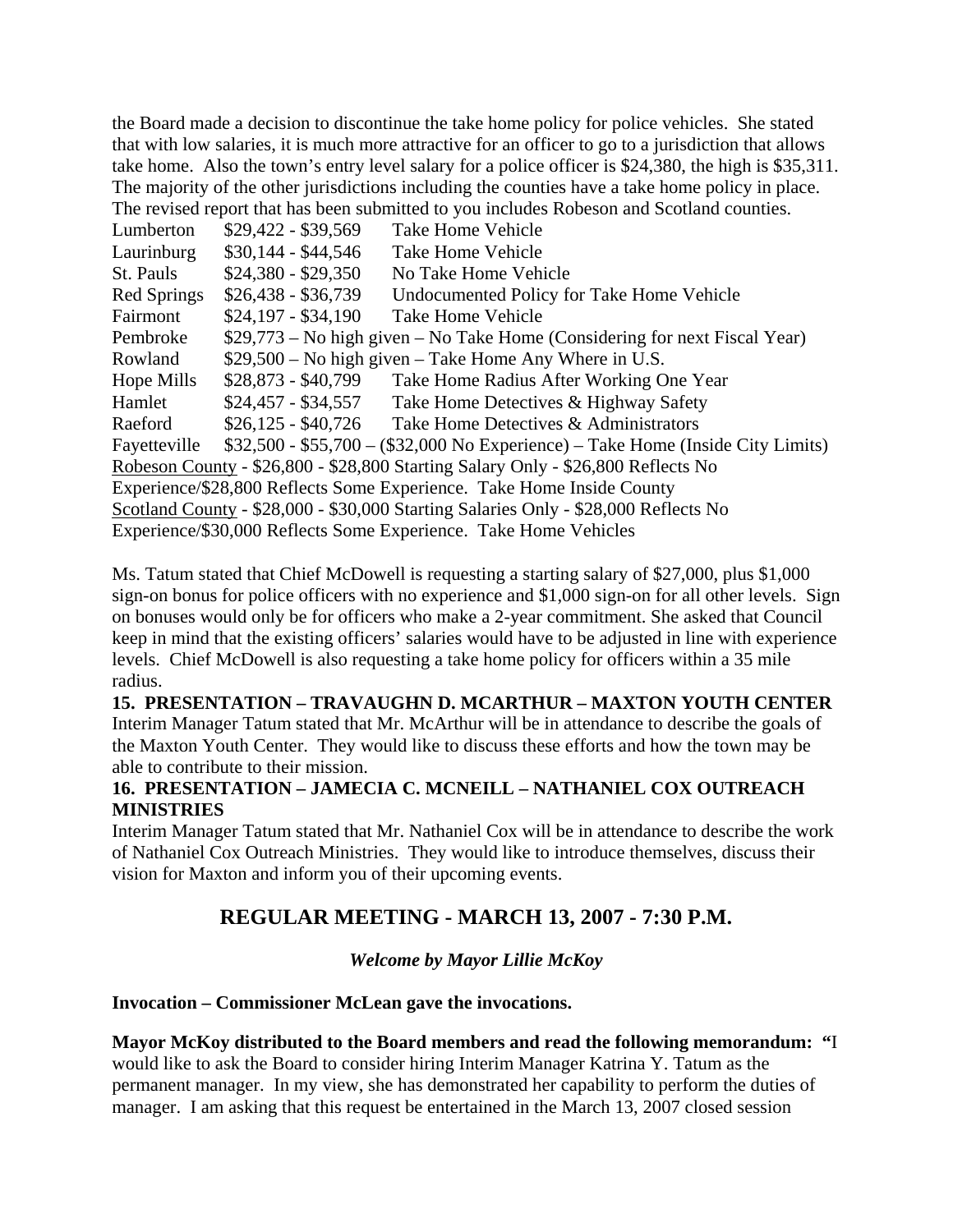portion of the Town meeting. If agreed upon, I recommend that the other candidates be promptly notified of your decision."

#### **Consent Agenda**

1. Board Minutes

Regular Board Meeting: February 13, 2007 Special Board Meeting: February 21, 2007 Correction: Regular Board Minutes for December 12, 2006

Commissioner McLean motioned approval of minutes listed in the consent agenda. Mayor Pro Tem McLaurin seconded. The vote was unanimous.

#### 2. Tax Adjustments

Mayor Pro Tem McLaurin motioned approval of the tax adjustments listed in the consent agenda. Commissioner Dean seconded. Questions? Commissioner Dean stated that the parcel referencing her has come before the Board before and she doesn't know what to do at this point. Interim Manager Tatum stated that Staff is working on a system to flag issues of this sort. Commissioner Dean asked if we could contact the county each time find an error. The vote was unanimous.

#### **Special Presentation**

Robert Fisher and Rusty Livermore were present for the Presentation of Print – Robeson County Library. Mr. Fisher passed out shoe strings and a pencil to Council. They presented to print to Mayor Lillie McKoy and Commissioner Ray Oxendine. The print is from the State Library Association.

## **OLD BUSINESS**

**1. Reschedule Annual Retreat –** Commissioner Oxendine motioned that the Annual Retreat be held April 26 – 28, 2007 at the Library. The retreat will start on Thursday, April  $26<sup>th</sup>$  at 1:30 p.m. It will continue on April  $27<sup>th</sup>$  and April  $28<sup>th</sup>$  as needed and if needed. Commissioner Dean seconded. The vote was unanimous.

**2. Street Light Fees – Elm, Austin and Florence Streets –** Commissioner McLean motioned that street lights be ordered for Elm, Austin and Florence Streets as discussed and that we order 16,000 Lumen Sodium Vapor units in accordance with approved Progress Energy of the Carolina's recommendations. Commissioner Oxendine seconded. The vote was unanimous.

# **NEW BUSINESS**

Mayor Pro Tem McLaurin motioned to remove one Grease Ordinance due to duplication and to add Trademark Construction Company in New Business. Commissioner McLean seconded. The vote was unanimous.

**1. MAXTON RESOURCE CENTER FEES –** Commissioner Dean motioned to amend the Maxton Resource Center rental fee to include an all inclusive fee to include A,B,C corridor, kitchen, bathroom, less the computer rooms. Commissioner Oxendine seconded. Question?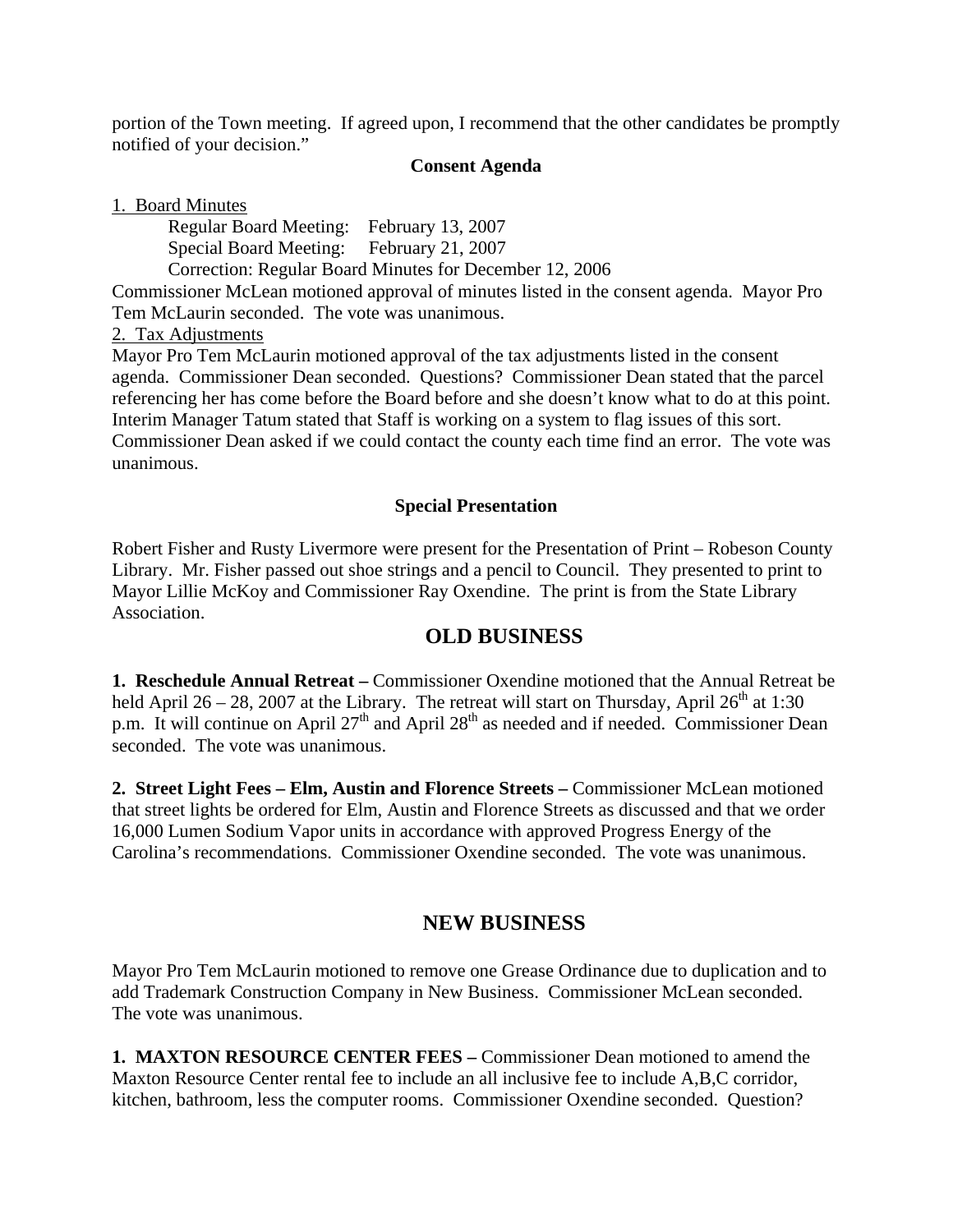Commissioner McLean asked if that means that the lobby furniture cannot be moved around. Mayor McKoy stated that we can include that. Mayor Pro Tem McLaurin stated that we can say that by including it in the agreement. Commissioner McLean stated that there was a time that Mr. Pearson and Mrs. Gallman came over when the furniture had been moved around. Mayor Pro Tem McLaurin stated that she is concerned that someone may not want to use the kitchen and they may not want to use both rooms. Commissioner Dean withdrew the motion. Commissioner Dean motioned that we aggregate all the cost for the lobby, bathroom and kitchen and that the areas not in use be locked off. Mayor Pro Tem McLaurin seconded. The vote was unanimous.

**2. FISCAL YEAR 2006-2007 BUDGET ORDINANCE CORRECTION –** Commissioner McLean motioned approval of the Fiscal Year 2006-2007 Budget Ordinance Amendments. Commissioner Dean seconded. The vote was unanimous.

**3. GREASE ORDINANCE –** Commissioner Dean motioned to delay approval of the Grease Ordinance for clarity from the State. Commissioner Hamer seconded. The vote was unanimous.

**4. TOWN OF MCDONALD – PETITION TO BECOME A LRCOG MEMBER GOVERNMENT –** Mayor Pro Tem McLaurin motioned to accept the petition from the Town of McDonald to become a member of the Lumber River Council of Governments. Commissioner Oxendine seconded. The vote was unanimous.

**5. MOSQUITO GRANT –** Commissioner Dean motioned approval of submission of the Mosquito Grant and to appoint Mayor McKoy as the designee to sign all documents. Commissioner McLean seconded. The vote was unanimous.

## **6. POWELL BILL – NOTICE OF INTENT TO CHANGE STATE MAINTAINED**

**STREET SYSTEM** – Commissioner McLean motioned to render notice of intent to accept Brandi Lane into the Town's system and re-state future intent to accept Central and Wilmington Streets under the discussed conditions. Commissioner McLaurin seconded. The vote was unanimous.

**7. WEEKLY PICK-UP OF HOUSEHOLD GOODS –** Commissioner Oxendine motioned to approve spring and fall two week periods for free pick up giving a transition period for residents to comply. Commissioner McLean seconded. The vote was 3-for: Commissioner(s) Oxendine, McLean & Dean. 2-against: Commissioner Hamer and Mayor Pro Tem McLaurin.

**8. RESOLUTION – ROBESON COUNTY SPRING CLEAN-UP WEEKS –** Commissioner McLean to approve Resolution 27-03-02 A Resolution Designating the Weeks of April 14, 2007 – April 28, 2007 as Keep Robeson County Clean and Green 2007. Mayor Pro Tem McLaurin seconded. The vote was unanimous.

**9. POLICE RECRUITMENT –** Commissioner Dean motioned to do a salary review of all employees and bring in line with competitors and a sign-on of \$1,000 to officers with no experience, and sign-on of \$1,000 to officers that commit to 24 months, and approval of a take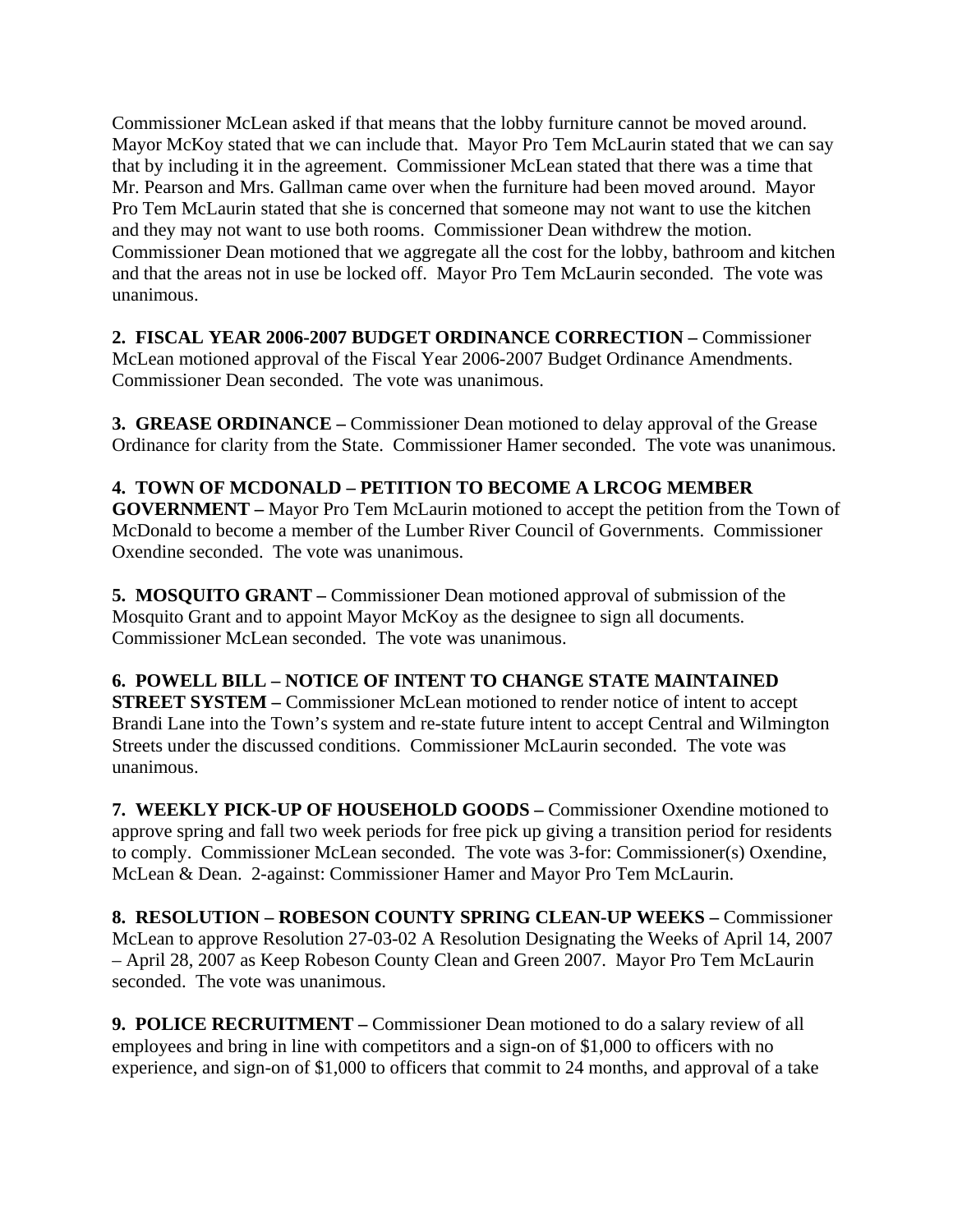home policy for officers within a 35-mile radius. Commissioner Hamer seconded. The vote was unanimous.

## **10. TRADEMARK CONSTUCTION CO. – REQUEST TO PURCHASE 202**

**McCASKILL AVENUE –** Mayor Pro Tem McLaurin asked can the Town discuss the sell of the building without putting it to bid. Interim Manager Tatum replied that the Town cannot sell without putting it out to bid. Commissioner McLean proposed that the issue requires further discussion and suggested that it be tabled. Mayor Pro Tem McLaurin stated that currently we need the building for storage and right now it is not safe for employees. Commissioner McLean motioned to wait and further discuss the issue. Commissioner Oxendine seconded. The vote was unanimous.

## **11. PRESENTATION – TRAVAUGHN D. MCARTHUR – MAXTON YOUTH CENTER**

Mr. McArthur stated that his concern was the youth of Maxton, but he also wants to include the middle-aged and the elderly. He is employed at the Youth Center across from MYDO. He is the son of Ms. Betty Cox, a graduate of Louisburg College and Fayetteville State University. He stated that he grew up here and that all here is not bad, there is a lot of good. He feels that the kids are really trying hard, as he has a case load of students that want to be doctors and lawyers. The center is open Monday – Thursday until 6:30 p.m. and is concerned about what the kids do after the closes. Mayor McKoy invited him to join the NCSTEP Youth Group. She spoke with Mrs. McIntyre and suggested she get in touch with Chief McDowell about the PALS Program. Mrs. Brenda Wright is also working with the PALS Program. Mayor Pro Tem McLaurin suggested they work with the Recreation Department. Mr. McArthur thanked the Board for allowing him to speak.

## **12. PRESENTATION – NATHAN COX OUTREACH MINISTRIES.**

Mr. Cox stated that Nathaniel Cox Outreach Ministries is a campus ministry affiliated with Franklin Chapel AME Zion out of Laurinburg, NC. They are formally here to introduce themselves and share the vision God has given them for the Town of Maxton. They operate on Sundays at 7:00 p.m. on the UNCP campus. They are planning "The Breakout Crusade" for Saturday, April 21, 2007 at Rob Henderson Park from 1:00 – 5:00 p.m. The affair will consist of praise & worship, mime & praise dance and preaching of the word of God. Mr. Cox thanked the Board for their time and bid them God's blessings. --------------------------------------

## **REPORTS**

#### **1. Commissioner's Reports**

Commissioner Oxendine discussed water backing up near the interchanges. He called Ricky Harris about the Beaver Management Assistance Program. Mr. Harris sent a form that would need to be completed and returned to him. Mayor McKoy suggested that we send the County Commissioners a letter. Commissioner Oxendine stated that the County said that it was a State Road.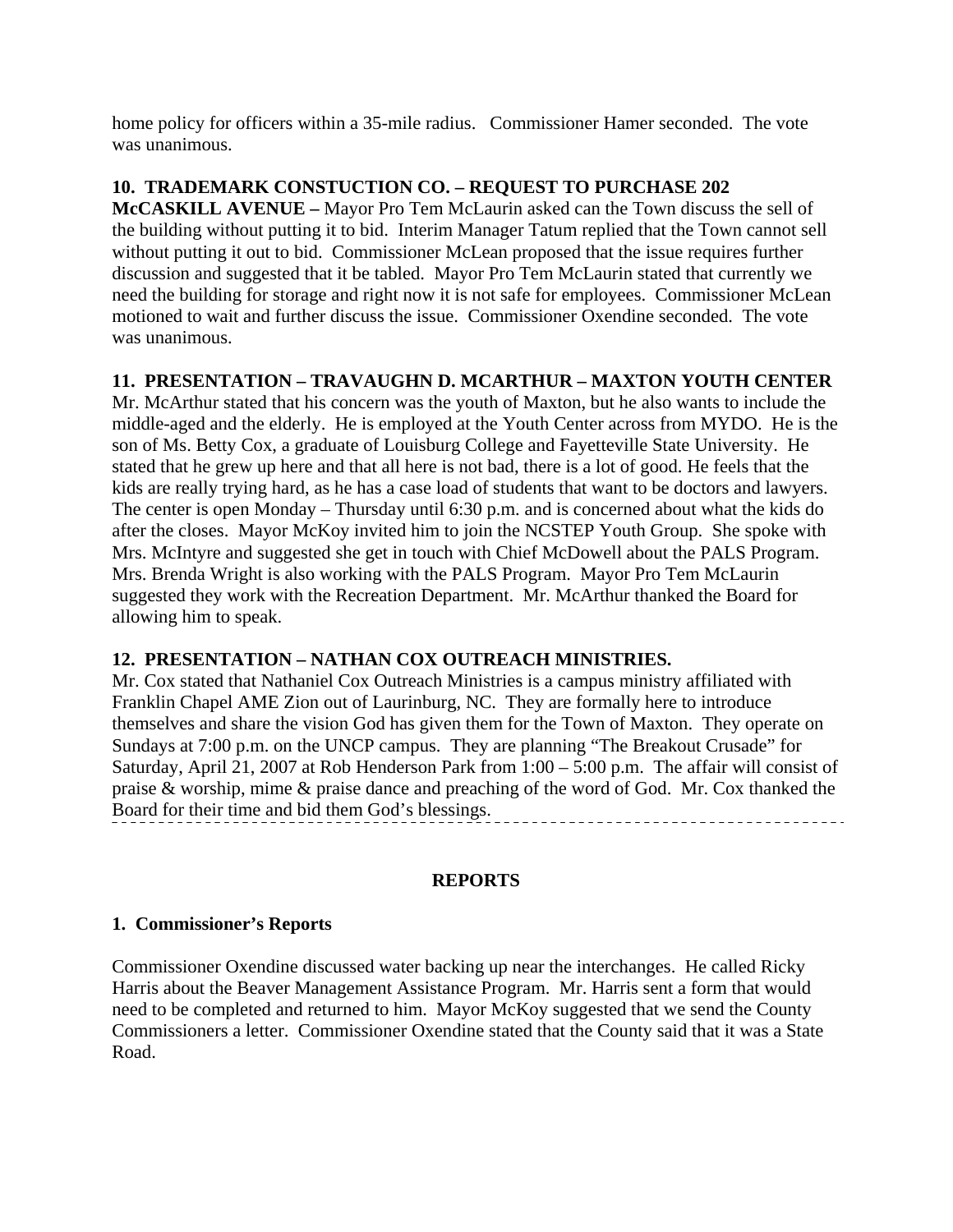Commissioner McLean stated that she would like to thank Mayor McKoy, Mayor Pro Tem McLaurin, Interim Manager Tatum and Police Chief McDowell for coming out to the Robeson Community College Enterprise Class graduation. The class project was a dinner that they prepared for everyone. Their class project venture was "Fat Mama's Restaurant". Mayor McKoy stated that the graduates did a great job.

Commissioner Dean stated that a long-term citizen of the community has an illness. An emergency was dispatched. Our police assisted and waited on rescue as long as they could before taking the patient to hospital. She stated that the family is at this meeting. Ms. Tatum stated that Staff is looking for the agreement between the Town and the Rescue. Ms. Tatum also stated that the County cannot fund a person for 24 hours a day and even after the rescue building is completed, we still will not have a person here 24 hours a day. Commissioner Dean stated that most Towns are continuing their NCSTEP event/festivals this year. She stated that she will not do the event this year, because she will focus on the Collard Festival.

## **2. Manager's Report**

**A. NC Step:** The regular NC Step full session meeting was held March 1, 2007. Most of the committees were represented. Reports were given for all committees. We have received most of the narrative reports from chair persons.

#### **B. CERTIFIED INDUSTRIAL SITES**

The county is preparing maps for staff to review for ownership. We have already received the aerial maps**.** 

## **C. URGENT REPAIR**

Maxton/Fairmont has been approved for another round of Urgent Repair Funds. Staff has attended the required workshop and is preparing compliance documents. If you did not receive \$5,000 worth of repairs for the first round, you can go up to that this round.

## **D. INDUSTRY**

According to Gregory Cumming, Director of the Robeson County Industrial and Economic Development Office, the prospective industry for the Old Twist and Drill building has backed out.

## **E. BUDGET**

Most of the information for the auditor to prepare the 2005-2006 audit report is ready for review. Corrections are being made to the fiscal year 2006-2007 budget, some of which will require budget amendments. Discussions are taking place to work with Southern Software to modify the existing system to conform to GASB 34.

## **F. EMPLOYEES QUARTERLY TAX RETURN**

As you know, the September report was not filed on time. I have requested that our account be frozen for 6 weeks to allow for the preparation of a request for a waiver of penalty and interest fees.

## **G. AMERICAN PROJECT GROUP CORPORATION**

The Mayor and I were invited to discuss the plans of the American Project Group Corporation. We have discussed the possibility of the Town sponsoring an RBEG (Rural Business and Economic Grant) and Golden Leaf grant. We have been invited to a planning session being organized by the company in which the non-profit entity connected with this business will make a presentation to their board.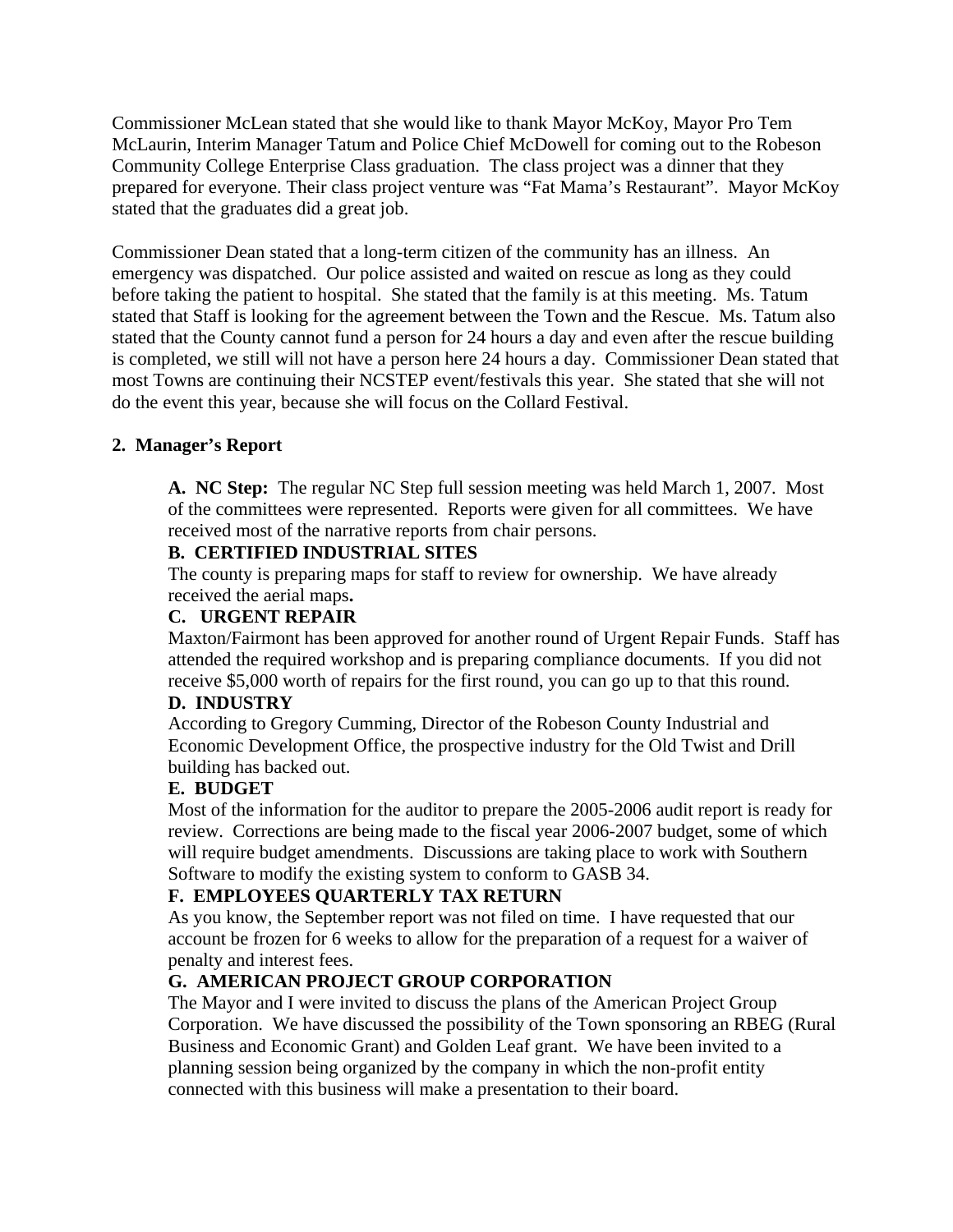## **H. GRASS ROOTS GRANT**

I have requested applications for the Grass Roots Grant. This grant would be an excellent source of funds for the Collard Festival. Copies of the application will be shared with the Library. This grant has a separate category for libraries.

#### **I. RECENT DOG POISONINGS**

A meeting was held with owners of poisoned dogs to update them on the status of the investigation and introduce them to Katherine Floyd and Bryon Lashley, Robeson County Animal Cruelty Investigators who will be launching an in depth investigation to help the town come to a speedy resolution of the investigation. They will keep us informed of progress.

## **J. FREIGHT BUILDING**

I have had conferences with three prospective restaurant operators. I have asked each to prepare proposals complete with qualifications and financial support data. An RFP is being prepared for your review along with research that will assist you in determining a rental rate. Mayor Pro Tem McLaurin stated that the rates were already set. Commissioner Dean stated that we need to re-evaluate.

**3. Police Report** – Chief McDowell distributed the reports. In reference to the item bought up by Commissioner Dean. He stated that they did receive a call. The dispatcher told them to hold on while he dispatched them with the County. The Town sent an officer. Rescue was paged out. Rescue was canceled because the officer called back that the patient was transported by car. Concerning the Animal poisonings, a new team on the State level is going around because of the poisonings. He also reported that the police department is four officers down. Recruitment measures are being taken. He stated that the department has signed an agreement with the County; they will assist Maxton Police until we get fully staffed. We will pay for their gas. Diane Dixon spoke concerning the Rescue Squad. The 911 function is there. It has been changed. It once went to the County, now it goes to Maxton. They call Rescue and dispatch. She stated that there once was a person in Maxton, but that person had no where to stay while here. She went on to say that we hope that we will be able to get them back.

**4. Water/Wastewater/Public Works Reports –** Public Works Director Larry Combs reported that 95% of the pot holes have been fixed. Both cemeteries have been cleaned twice with help from the Correctional Facility. Gene McKeithan, RC Engineer is to repair potholes also. Interim Manager Tatum stated that the fire hydrants are being looked at again. They will be done on a needed basis.

#### **ANNOUNCEMENTS**

**1.** The LRCOG Informational Briefing will be held on Thursday, March 15, 2007 at the Southeastern Agricultural Center, 1027 Highway 74 East, Lumberton NC at 6:00 p.m. Dinner will be serviced.

#### **PUBLIC FORUM**

**1.** Iris Drake McLee – 709 McCaskill Avenue: Ms. McLee stated that she lives in White Plain, NY. She was born here and has roots here and is thinking about retiring here. Her concern is about the 911 call and the response that was taken concerning the rescue squad. She said that maybe we need our police officers EMS certified. She was told that our only certified police officer was on